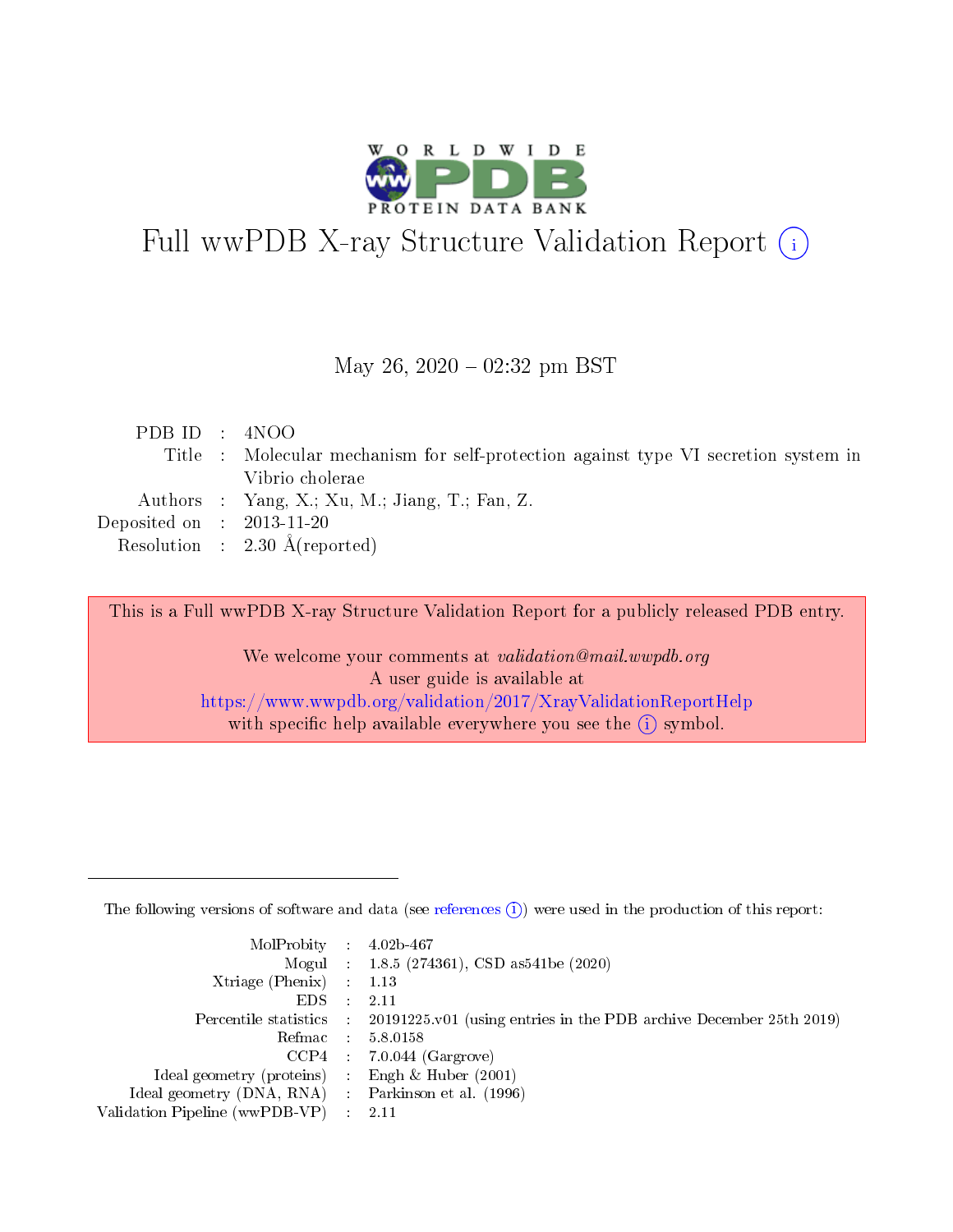# 1 [O](https://www.wwpdb.org/validation/2017/XrayValidationReportHelp#overall_quality)verall quality at a glance  $(i)$

The following experimental techniques were used to determine the structure: X-RAY DIFFRACTION

The reported resolution of this entry is 2.30 Å.

Percentile scores (ranging between 0-100) for global validation metrics of the entry are shown in the following graphic. The table shows the number of entries on which the scores are based.



| Metric                | Whole archive<br>$(\#\text{Entries})$ | Similar resolution<br>$(\#\text{Entries}, \text{resolution range}(\text{\AA}))$ |
|-----------------------|---------------------------------------|---------------------------------------------------------------------------------|
| $R_{free}$            | 130704                                | $5042 (2.30 - 2.30)$                                                            |
| Clashscore            | 141614                                | $5643(2.30-2.30)$                                                               |
| Ramachandran outliers | 138981                                | $5575(2.30-2.30)$                                                               |
| Sidechain outliers    | 138945                                | $5575(2.30-2.30)$                                                               |
| RSRZ outliers         | 127900                                | $4938(2.30-2.30)$                                                               |

The table below summarises the geometric issues observed across the polymeric chains and their fit to the electron density. The red, orange, yellow and green segments on the lower bar indicate the fraction of residues that contain outliers for  $>=3, 2, 1$  and 0 types of geometric quality criteria respectively. A grey segment represents the fraction of residues that are not modelled. The numeric value for each fraction is indicated below the corresponding segment, with a dot representing fractions  $\epsilon=5\%$  The upper red bar (where present) indicates the fraction of residues that have poor fit to the electron density. The numeric value is given above the bar.

| Mol |   | $\boxed{\text{Chain}}$ Length | Quality of chain |                 |
|-----|---|-------------------------------|------------------|-----------------|
|     | А | 205                           | 2%<br>91%        | $6\%$ .         |
|     | ∩ | 205                           | 3%<br>92%        | 6%              |
| ച   | В | 98                            | $\%$<br>94%      | $\cdot$ $\cdot$ |
| ച   |   | 98                            | 3%<br>92%        | $\cdots$        |

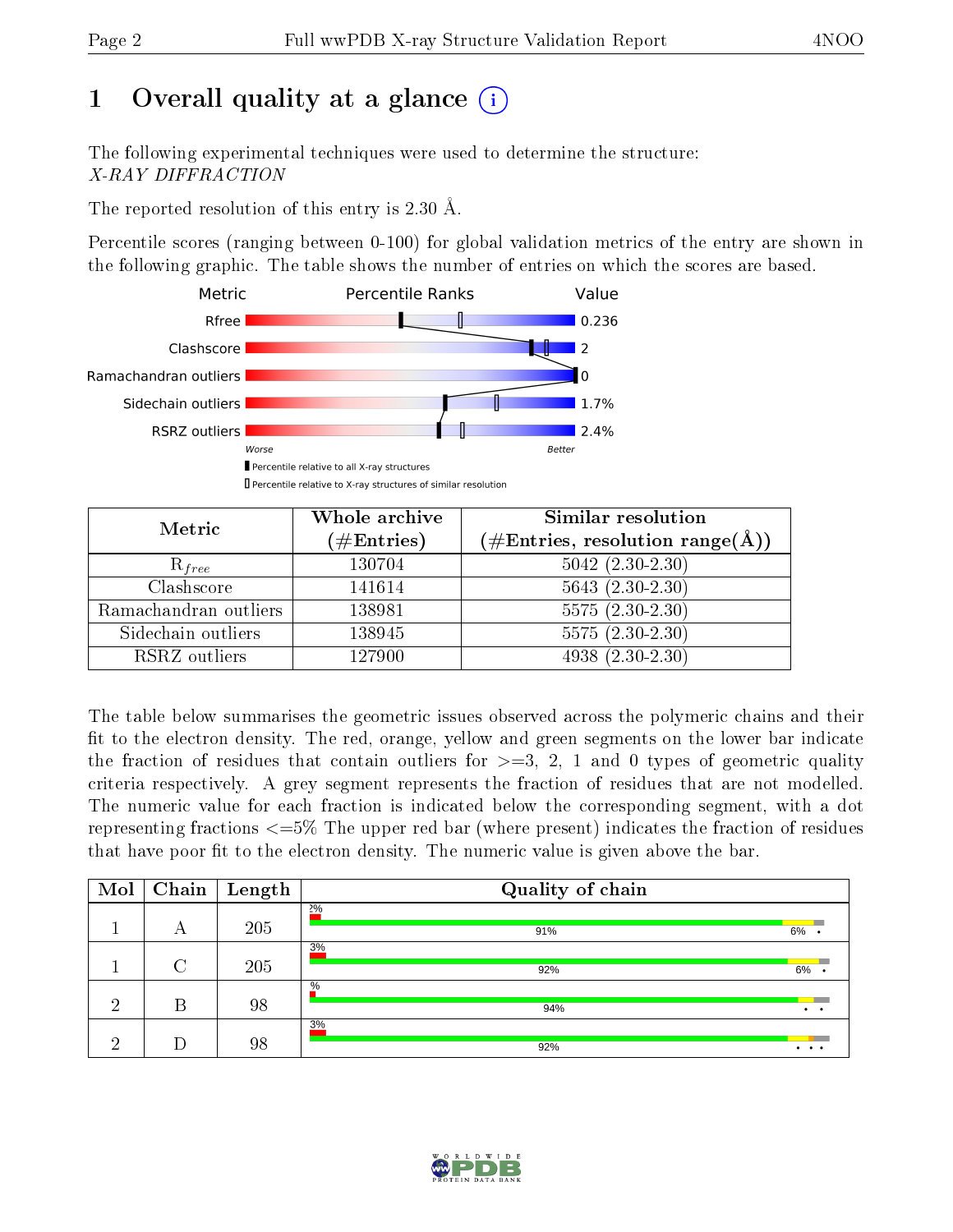# 2 Entry composition (i)

There are 3 unique types of molecules in this entry. The entry contains 5259 atoms, of which 0 are hydrogens and 0 are deuteriums.

In the tables below, the ZeroOcc column contains the number of atoms modelled with zero occupancy, the AltConf column contains the number of residues with at least one atom in alternate conformation and the Trace column contains the number of residues modelled with at most 2 atoms.

Molecule 1 is a protein called VgrG protein.

| Mol | Chain   Residues | Atoms                    |                                      |  |            | $\text{ZeroOcc}$   AltConf   Trace |  |  |
|-----|------------------|--------------------------|--------------------------------------|--|------------|------------------------------------|--|--|
|     | 200              | $\mathrm{Total}$<br>1608 | 1023 278 303 1 3                     |  | C N O S Se |                                    |  |  |
|     | 200              | 1608                     | Total C N O S Se<br>1023 278 303 1 3 |  |            |                                    |  |  |

Molecule 2 is a protein called Putative uncharacterized protein.

|  | $Mol$   Chain   Residues | Atoms                   |        |  |                                        | $ZeroOcc \mid AltConf \mid$ | $\mid$ Trace |  |
|--|--------------------------|-------------------------|--------|--|----------------------------------------|-----------------------------|--------------|--|
|  | 95                       | Total C N<br>759        |        |  | <sup>1</sup> O S Se<br>470 129 153 4 3 |                             |              |  |
|  | 95                       | Total C N O S Se<br>759 | -470 - |  | 129 153 4                              |                             |              |  |

• Molecule 3 is water.

| Mol |   | Chain   Residues | Atoms                                     | ZeroOcc   AltConf |
|-----|---|------------------|-------------------------------------------|-------------------|
| 3   | А | 174              | Total<br>$\left($ $\right)$<br>174<br>174 |                   |
| 3   | В | 101              | Total<br>$\left($<br>101<br>101           |                   |
| 3   | C | 144              | Total<br>$\left($<br>144<br>144           |                   |
| 3   |   | 106              | Total<br>$\left($<br>106<br>106           |                   |

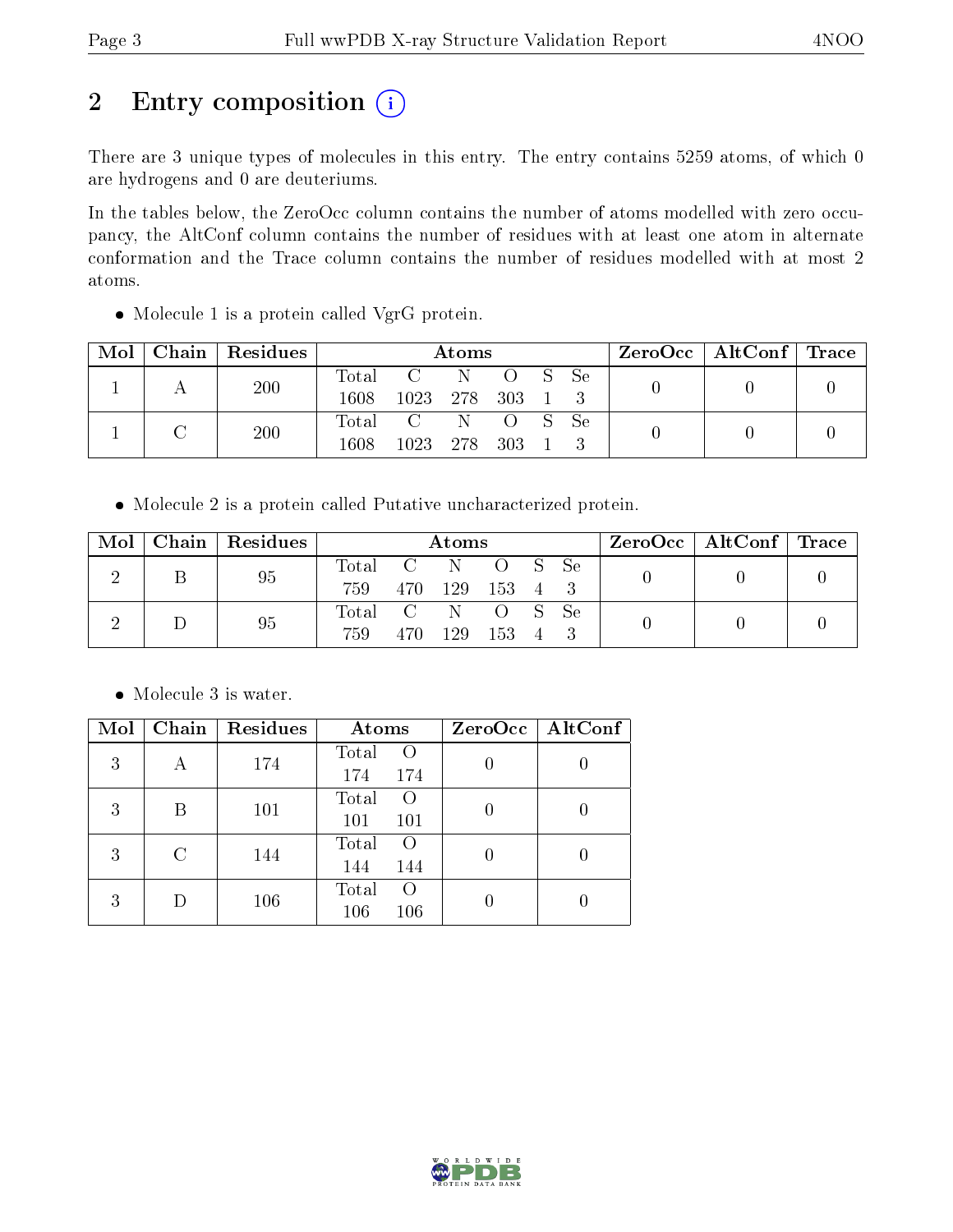# 3 Residue-property plots  $(i)$

These plots are drawn for all protein, RNA and DNA chains in the entry. The first graphic for a chain summarises the proportions of the various outlier classes displayed in the second graphic. The second graphic shows the sequence view annotated by issues in geometry and electron density. Residues are color-coded according to the number of geometric quality criteria for which they contain at least one outlier: green  $= 0$ , yellow  $= 1$ , orange  $= 2$  and red  $= 3$  or more. A red dot above a residue indicates a poor fit to the electron density (RSRZ  $> 2$ ). Stretches of 2 or more consecutive residues without any outlier are shown as a green connector. Residues present in the sample, but not in the model, are shown in grey.



• Molecule 1: VgrG protein

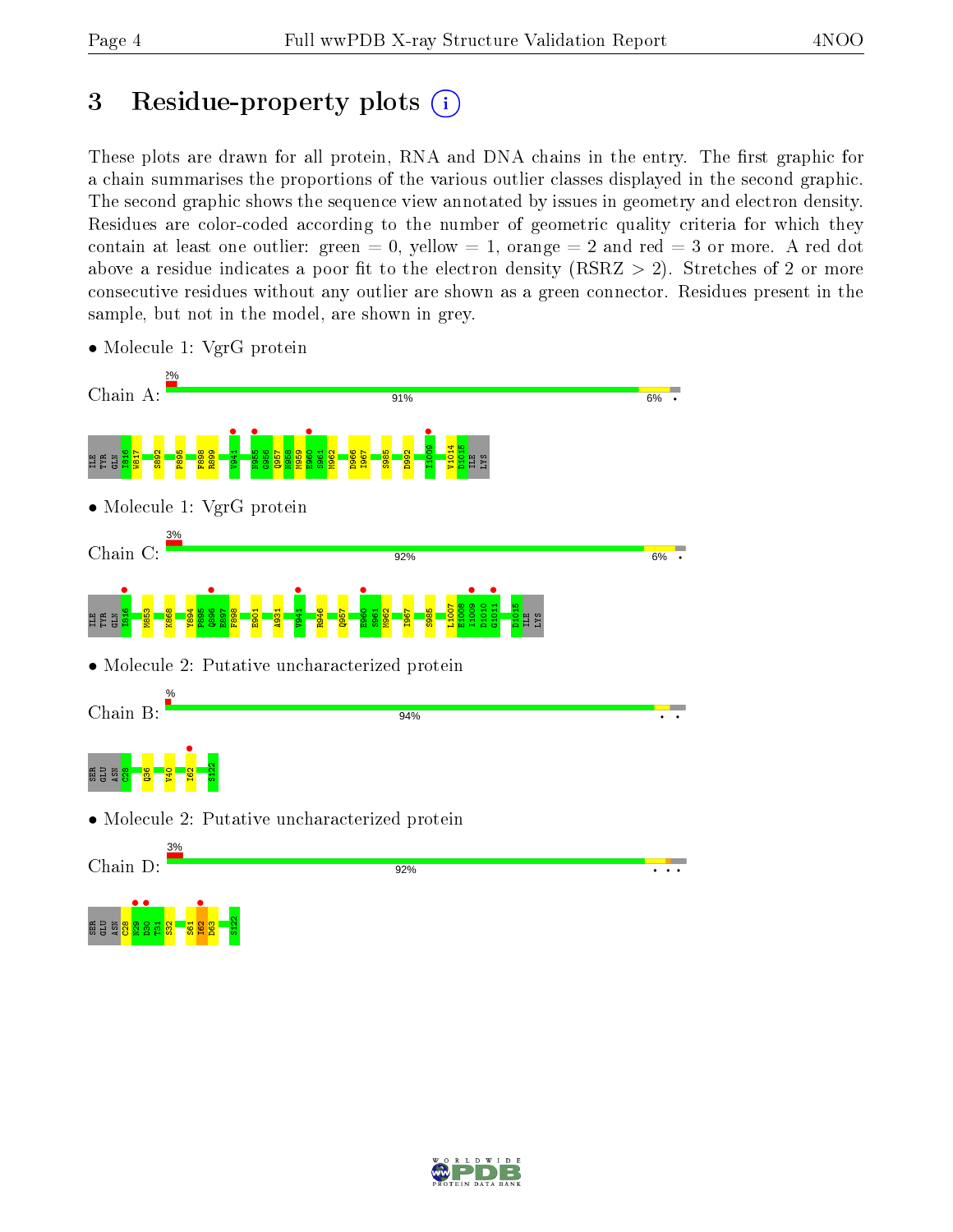# 4 Data and refinement statistics  $(i)$

| Property                                                             | Value                                              | Source     |
|----------------------------------------------------------------------|----------------------------------------------------|------------|
| Space group                                                          | P 1 21 1                                           | Depositor  |
| Cell constants                                                       | $116.03\text{\AA}$<br>$52.50\text{\AA}$<br>68.22Å  | Depositor  |
| a, b, c, $\alpha$ , $\beta$ , $\gamma$                               | $94.05^{\circ}$ $90.00^{\circ}$<br>$90.00^{\circ}$ |            |
| Resolution $(A)$                                                     | 29.50<br>2.30<br>$\frac{1}{2}$                     | Depositor  |
|                                                                      | 29.50<br>$-2.30$                                   | <b>EDS</b> |
| $\%$ Data completeness                                               | $\overline{99.9(29.50-2.30)}$                      | Depositor  |
| (in resolution range)                                                | $100.0 (29.50 - 2.30)$                             | <b>EDS</b> |
| $R_{merge}$                                                          | 0.07                                               | Depositor  |
| $\mathrm{R}_{sym}$                                                   | (Not available)                                    | Depositor  |
| $\langle I/\sigma(I) \rangle^{-1}$                                   | $6.35$ (at 2.31Å)                                  | Xtriage    |
| Refinement program                                                   | <b>REFMAC 5.7.0029</b>                             | Depositor  |
|                                                                      | $\overline{0.186}$ ,<br>0.234                      | Depositor  |
| $R, R_{free}$                                                        | 0.190<br>0.236<br>$\overline{\phantom{a}}$         | DCC        |
| $R_{free}$ test set                                                  | 1822 reflections $(5.03\%)$                        | wwPDB-VP   |
| Wilson B-factor $(A^2)$                                              | 25.1                                               | Xtriage    |
| Anisotropy                                                           | 0.031                                              | Xtriage    |
| Bulk solvent $k_{sol}(e/\mathring{A}^3)$ , $B_{sol}(\mathring{A}^2)$ | $0.36$ , 46.8                                      | <b>EDS</b> |
| L-test for $\overline{\text{twinning}}^2$                            | $< L >$ = 0.49, $< L^2 >$ = 0.32                   | Xtriage    |
| Estimated twinning fraction                                          | No twinning to report.                             | Xtriage    |
| $\overline{F_o}, \overline{F_c}$ correlation                         | 0.94                                               | <b>EDS</b> |
| Total number of atoms                                                | 5259                                               | wwPDB-VP   |
| Average B, all atoms $(A^2)$                                         | 21.0                                               | wwPDB-VP   |

Xtriage's analysis on translational NCS is as follows: The largest off-origin peak in the Patterson function is  $7.21\%$  of the height of the origin peak. No significant pseudotranslation is detected.

<sup>&</sup>lt;sup>2</sup>Theoretical values of  $\langle |L| \rangle$ ,  $\langle L^2 \rangle$  for acentric reflections are 0.5, 0.333 respectively for untwinned datasets, and 0.375, 0.2 for perfectly twinned datasets.



<span id="page-4-1"></span><span id="page-4-0"></span><sup>1</sup> Intensities estimated from amplitudes.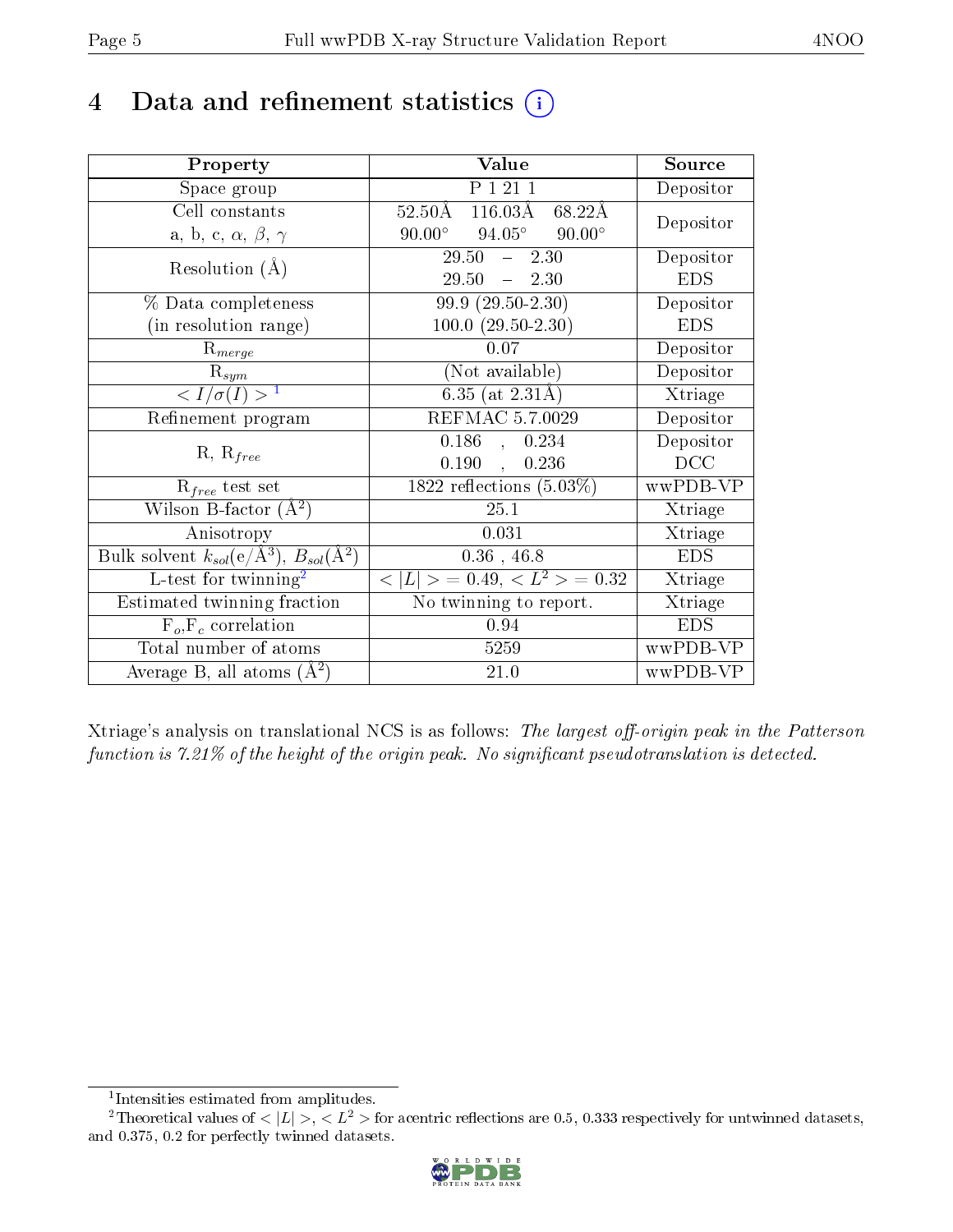# 5 Model quality  $(i)$

# 5.1 Standard geometry  $(i)$

The Z score for a bond length (or angle) is the number of standard deviations the observed value is removed from the expected value. A bond length (or angle) with  $|Z| > 5$  is considered an outlier worth inspection. RMSZ is the root-mean-square of all Z scores of the bond lengths (or angles).

| Mol                         | Chain                       |             | Bond lengths | Bond angles |            |  |
|-----------------------------|-----------------------------|-------------|--------------|-------------|------------|--|
|                             |                             | <b>RMSZ</b> | $\# Z  > 5$  | RMSZ        | # $ Z >5$  |  |
| $\mathbf{1}$                | $\mathbf{A}$                | 0.52        | 0/1642       | 0.64        | 0/2208     |  |
| 1                           | $\mathcal{C}_{\mathcal{C}}$ | 0.50        | 0/1642       | 0.65        | 0/2208     |  |
| $\mathfrak{D}$              | R                           | 0.57        | 0/765        | 0.68        | 0/1022     |  |
| $\mathcal{D}_{\mathcal{L}}$ | D                           | 0.57        | 0/765        | 0.66        | /1022      |  |
| All                         | Αll                         | 0.53        | 4814         | 0.65        | $\,6460\,$ |  |

There are no bond length outliers.

There are no bond angle outliers.

There are no chirality outliers.

There are no planarity outliers.

## 5.2 Too-close contacts  $\overline{()}$

In the following table, the Non-H and H(model) columns list the number of non-hydrogen atoms and hydrogen atoms in the chain respectively. The H(added) column lists the number of hydrogen atoms added and optimized by MolProbity. The Clashes column lists the number of clashes within the asymmetric unit, whereas Symm-Clashes lists symmetry related clashes.

| Mol | Chain  |      | $\mid$ Non-H $\mid$ H(model) | H(added) |    | $Clashes$   Symm-Clashes |
|-----|--------|------|------------------------------|----------|----|--------------------------|
|     |        | 1608 |                              | 1571     |    |                          |
|     |        | 1608 |                              | 1571     |    |                          |
| 2   | В      | 759  |                              | 735      |    |                          |
| 2   | Ð      | 759  |                              | 735      |    |                          |
| 3   | А      | 174  |                              |          |    |                          |
| 3   | В      | 101  |                              |          |    |                          |
| 3   | $\cap$ | 144  |                              |          |    |                          |
| ച   | Ð      | 106  |                              |          |    |                          |
|     | All    | 5259 |                              | 4612     | 20 |                          |

The all-atom clashscore is defined as the number of clashes found per 1000 atoms (including hydrogen atoms). The all-atom clashscore for this structure is 2.

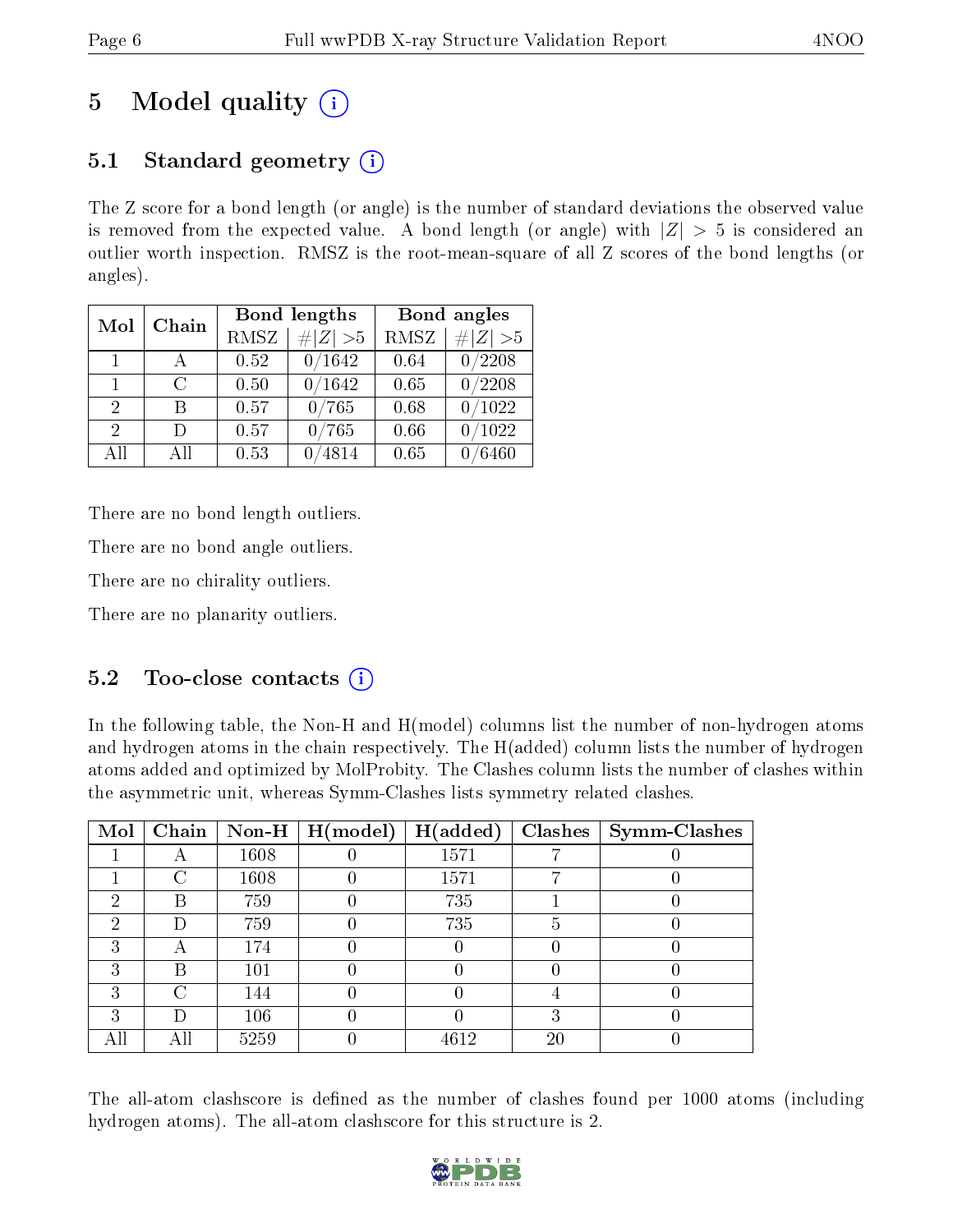|                    |                   | Interatomic    | Clash         |  |
|--------------------|-------------------|----------------|---------------|--|
| Atom-1             | Atom-2            | distance $(A)$ | overlap $(A)$ |  |
| 1: A:962:MSE:HE2   | 1: A:966: ASP:HB3 | 1.83           | 0.60          |  |
| 2:D:28:CYS:N       | 3:D:297:HOH:O     | 2.37           | 0.56          |  |
| 3:C:1205:HOH:O     | 2: D: 32: SER: HA | 2.07           | 0.55          |  |
| 1: A:817:TRP:O     | 1:A:1014:VAL:HG12 | 2.12           | 0.49          |  |
| 1:C:957:GLN:HB3    | 1:C:962:MSE:HE1   | 1.94           | 0.49          |  |
| 1:C:962:MSE:HG2    | 1:C:967:ILE:HG13  | 1.95           | 0.49          |  |
| 1:A:892:SER:O      | 1: A:895: PRO:HD3 | 2.15           | 0.47          |  |
| 1: A:957: GLN: HB2 | 1: A:959: MSE:CE  | 2.45           | 0.47          |  |
| 2:D:28:CYS:N       | 3:D:282:HOH:O     | 2.47           | 0.47          |  |
| 1:C:946:ARG:NE     | 3:C:1117:HOH:O    | 2.23           | 0.45          |  |
| 1:C:853:MSE:HE3    | 3:C:1103:HOH:O    | 2.17           | 0.45          |  |
| 1:C:931:ALA:HA     | 1:C:1007:LEU:HD23 | 1.98           | 0.44          |  |
| 1:C:868:LYS:HG2    | 1:C:901:GLU:OE2   | 2.17           | 0.44          |  |
| 2:D:62:ILE:HB      | 3:D:225:HOH:O     | 2.18           | 0.43          |  |
| 1:C:946:ARG:NH2    | 3:C:1117:HOH:O    | 2.48           | 0.43          |  |
| 2: B:36: GLN:O     | 2:B:40:VAL:HG23   | 2.20           | 0.41          |  |
| 1: A:962:MSE:HG3   | 1: A:966: ASP:HB2 | 2.03           | 0.41          |  |
| 1:A:957:GLN:HB2    | 1: A:959: MSE:HE3 | 2.02           | 0.41          |  |
| 1: A:962:MSE:HG2   | 1:A:967:ILE:HG13  | 2.03           | 0.41          |  |
| 2: D:61: SER:OG    | 2:D:63:ASP:HB3    | 2.22           | 0.40          |  |

All (20) close contacts within the same asymmetric unit are listed below, sorted by their clash magnitude.

There are no symmetry-related clashes.

## 5.3 Torsion angles (i)

#### 5.3.1 Protein backbone  $(i)$

In the following table, the Percentiles column shows the percent Ramachandran outliers of the chain as a percentile score with respect to all X-ray entries followed by that with respect to entries of similar resolution.

The Analysed column shows the number of residues for which the backbone conformation was analysed, and the total number of residues.

| Mol | Chain | Favoured<br>Analysed |             | Allowed  | Outliers | Percentiles   |     |
|-----|-------|----------------------|-------------|----------|----------|---------------|-----|
|     |       | 198/205(97%)         | $194(98\%)$ | $4(2\%)$ |          | $100$   $100$ |     |
|     |       | 198/205(97%)         | $194(98\%)$ | $4(2\%)$ |          | 100           | 100 |
|     |       | $93/98$ (95%)        | $91(98\%)$  | $2(2\%)$ |          |               |     |

Continued on next page...

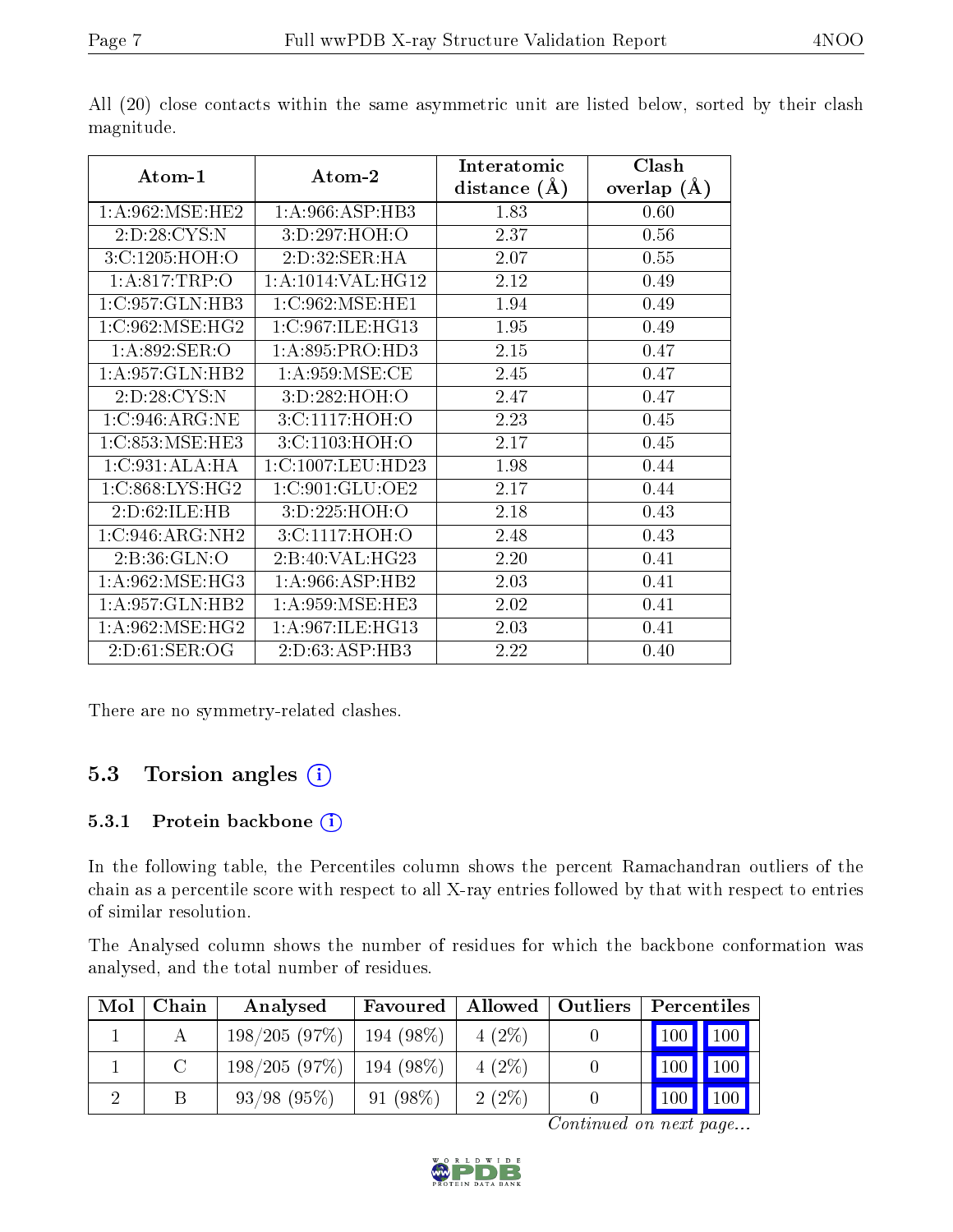| Contractor from brockbase bage |               |                               |                                                                   |           |  |                                 |  |
|--------------------------------|---------------|-------------------------------|-------------------------------------------------------------------|-----------|--|---------------------------------|--|
|                                | $Mol$   Chain | Analysed                      | $\mid$ Favoured $\mid$ Allowed $\mid$ Outliers $\mid$ Percentiles |           |  |                                 |  |
|                                |               | $93/98$ $(95\%)$              | $ 91(98\%)$                                                       | $2(2\%)$  |  | 100 100                         |  |
| All                            | All           | $582/606$ (96\%)   570 (98\%) |                                                                   | 12 $(2%)$ |  | $\vert$ 100 $\vert$ 100 $\vert$ |  |

Continued from previous page...

There are no Ramachandran outliers to report.

#### 5.3.2 Protein sidechains  $(i)$

In the following table, the Percentiles column shows the percent sidechain outliers of the chain as a percentile score with respect to all X-ray entries followed by that with respect to entries of similar resolution.

The Analysed column shows the number of residues for which the sidechain conformation was analysed, and the total number of residues.

| Mol            | Chain         | Analysed        | Rotameric | Outliers | Percentiles |
|----------------|---------------|-----------------|-----------|----------|-------------|
|                | A             | $173/175(99\%)$ | 169 (98%) | $4(2\%)$ | 67<br>50    |
|                | $\mathcal{C}$ | $173/175(99\%)$ | 170 (98%) | $3(2\%)$ | 76<br>60    |
| $\overline{2}$ | B             | 87/87 (100%)    | 86 (99%)  | $1(1\%)$ | 86<br>73    |
| $\overline{2}$ | D             | $87/87$ (100%)  | 86 (99%)  | $1(1\%)$ | 86<br>73    |
| All            | All           | $520/524(99\%)$ | 511 (98%) | $9(2\%)$ | 76<br>60    |

All (9) residues with a non-rotameric sidechain are listed below:

| Mol            | Chain | Res | <b>Type</b> |
|----------------|-------|-----|-------------|
| 1              | A     | 898 | PHE         |
| 1              | А     | 899 | ${\rm ARG}$ |
| 1              | А     | 985 | <b>SER</b>  |
| 1              | А     | 992 | ASP         |
| $\overline{2}$ | В     | 62  | ILE         |
| 1              | С     | 894 | TYR         |
| 1              | С     | 898 | PHE         |
| 1              | C     | 985 | <b>SER</b>  |
| 2              |       | 62  | ILE         |

Some sidechains can be flipped to improve hydrogen bonding and reduce clashes. All (1) such sidechains are listed below:

| Mol | Chain | $\pm$ Res $^+$ | vpe<br>I. |
|-----|-------|----------------|-----------|
|     |       |                |           |

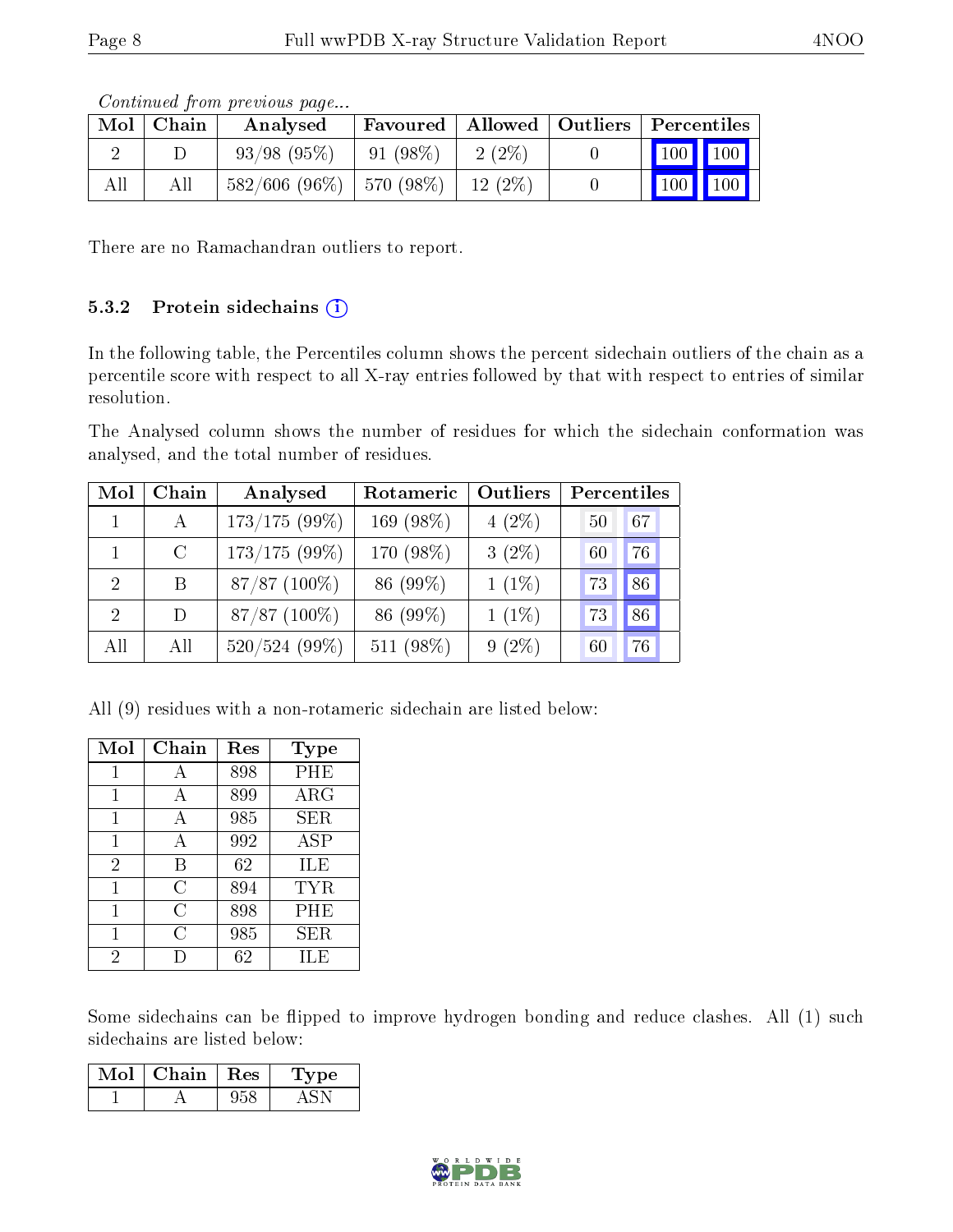#### 5.3.3 RNA [O](https://www.wwpdb.org/validation/2017/XrayValidationReportHelp#rna)i

There are no RNA molecules in this entry.

### 5.4 Non-standard residues in protein, DNA, RNA chains (i)

There are no non-standard protein/DNA/RNA residues in this entry.

### 5.5 Carbohydrates  $(i)$

There are no carbohydrates in this entry.

### 5.6 Ligand geometry  $(i)$

There are no ligands in this entry.

### 5.7 [O](https://www.wwpdb.org/validation/2017/XrayValidationReportHelp#nonstandard_residues_and_ligands)ther polymers (i)

There are no such residues in this entry.

## 5.8 Polymer linkage issues  $(i)$

There are no chain breaks in this entry.

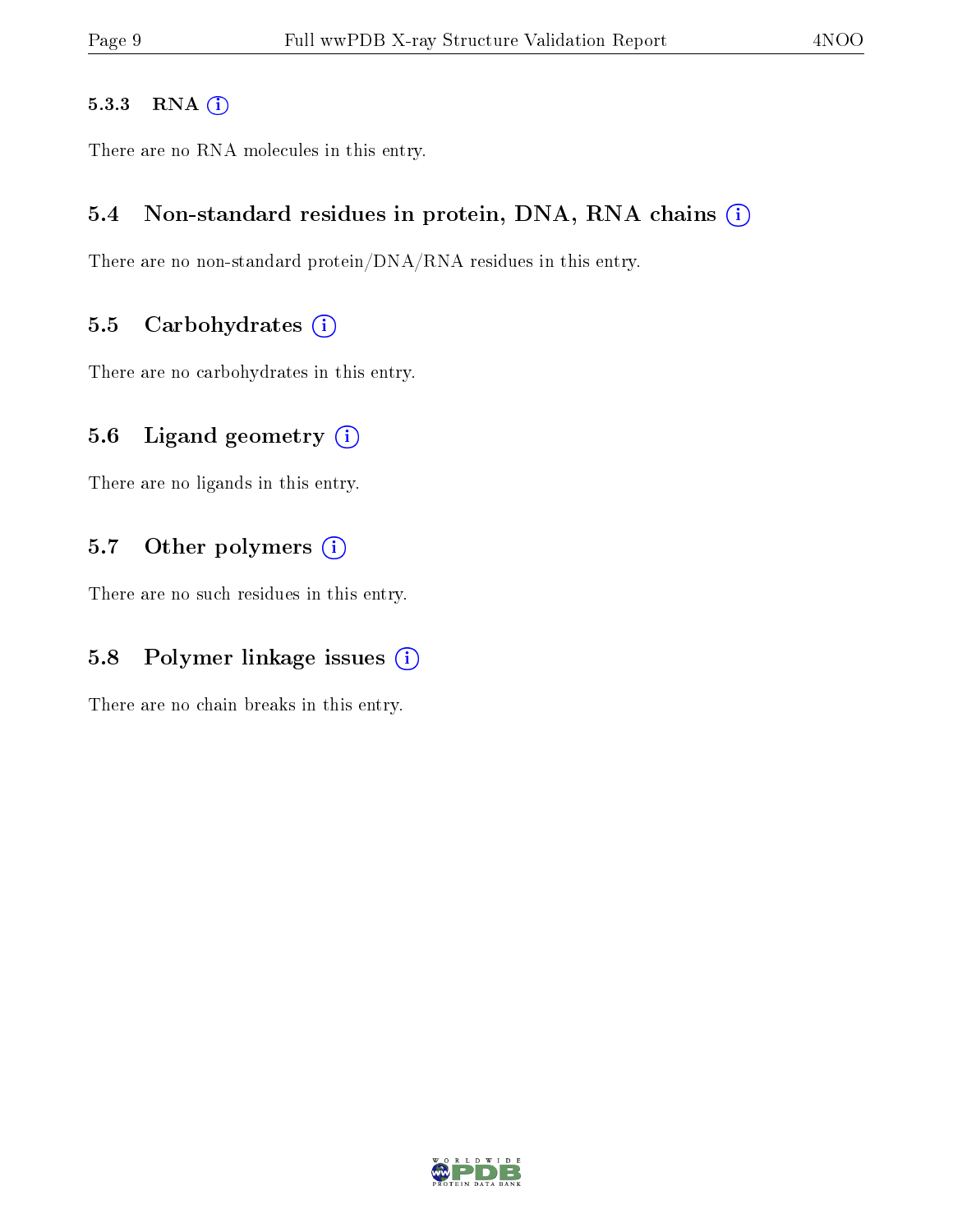# 6 Fit of model and data  $(i)$

# 6.1 Protein, DNA and RNA chains  $(i)$

In the following table, the column labelled  $#RSRZ> 2'$  contains the number (and percentage) of RSRZ outliers, followed by percent RSRZ outliers for the chain as percentile scores relative to all X-ray entries and entries of similar resolution. The OWAB column contains the minimum, median,  $95<sup>th</sup>$  percentile and maximum values of the occupancy-weighted average B-factor per residue. The column labelled ' $Q< 0.9$ ' lists the number of (and percentage) of residues with an average occupancy less than 0.9.

| Mol            | Chain   | Analysed        | ${ <\hspace{-1.5pt}{\mathrm{RSRZ}} \hspace{-1.5pt}>}$ | $\#\text{RSRZ}{>}2$            | $OWAB(A^2)$   | Q <sub>0.9</sub> |
|----------------|---------|-----------------|-------------------------------------------------------|--------------------------------|---------------|------------------|
|                | А       | $197/205(96\%)$ | $-0.19$                                               | $4(2\%)$<br>65<br>71           | 3, 18, 47, 97 |                  |
|                | $\rm C$ | $197/205(96\%)$ | $-0.12$                                               | 6 $(3%)$<br>50<br>57           | 5, 20, 44, 72 |                  |
| $\overline{2}$ |         | $92/98$ (93\%)  | $-0.27$                                               | $1(1\%)$ 80<br>85 <sup>°</sup> | 3, 14, 38, 60 |                  |
| 2              |         | $92/98$ (93\%)  | $-0.14$                                               | $3(3\%)$<br>46<br>53           | 7, 14, 41, 79 |                  |
| All            | All     | $578/606$ (95%) | $-0.17$                                               | 14 (2%)<br>59<br>66            | 3, 18, 45, 97 |                  |

All (14) RSRZ outliers are listed below:

| Mol            | Chain          | Res  | Type                 | <b>RSRZ</b> |
|----------------|----------------|------|----------------------|-------------|
| 1              | А              | 960  | $\operatorname{GLU}$ | 4.7         |
| $\mathbf{1}$   | $\overline{C}$ | 816  | ILE                  | 4.5         |
| $\overline{2}$ | D              | 62   | ILE                  | 4.0         |
| $\overline{2}$ | B              | 62   | ILE                  | 3.7         |
| $\overline{1}$ | $\overline{C}$ | 960  | GLU                  | 3.3         |
| $\mathbf 1$    | A              | 1009 | ILE                  | 3.1         |
| $\mathbf{1}$   | C              | 941  | VAL                  | 3.0         |
| $\overline{1}$ | A              | 941  | VAL                  | 2.7         |
| $\mathbf{1}$   | $\overline{C}$ | 1009 | ILE                  | 2.6         |
| $\overline{2}$ | D              | 29   | <b>ASN</b>           | 2.3         |
| $\mathbf{1}$   | $\overline{C}$ | 1011 | GLY                  | 2.2         |
| $\overline{2}$ | D              | 30   | ĀSP                  | 2.1         |
| $\overline{1}$ | А              | 955  | ASN                  | 2.0         |
| $\overline{1}$ | C              | 896  | $_{\rm GLN}$         | 2.0         |

## 6.2 Non-standard residues in protein, DNA, RNA chains (i)

There are no non-standard protein/DNA/RNA residues in this entry.